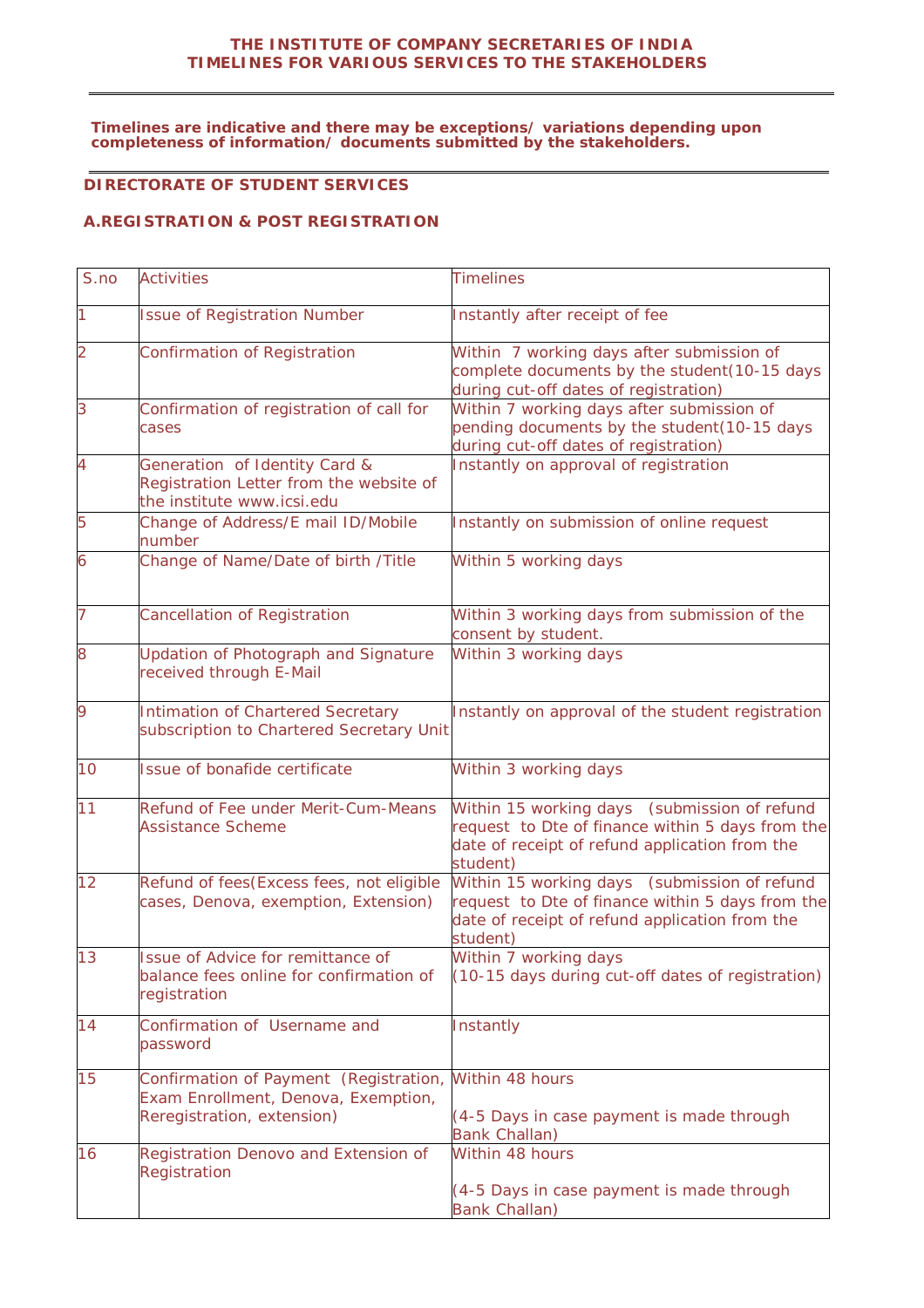| 17 | Grant of Paper-wise Exemptions,<br>Intimation regarding rejection of Paper-<br>wise Exemption and Cancellation of<br>Paper-wise Exemptions | Within 10 working days                                        |
|----|--------------------------------------------------------------------------------------------------------------------------------------------|---------------------------------------------------------------|
| 18 | Applications for financial assistance<br>under ICSI Students Education Fund<br>Trust                                                       | Within 75 working days after receipt of complete<br>documents |
| 19 | Verification of Institute verification<br>forms received from students under<br><b>Minority Scholarship Scheme</b>                         | Within 10 working days                                        |
| 20 | Change of Elective Subject                                                                                                                 | Within 48 hours                                               |

# **B.EXAMINATION ENROLLMENT AND ALLIED SERVICES**

| S.no             | <b>Activities</b>                                                                 | <b>Timelines</b>                                                                        |
|------------------|-----------------------------------------------------------------------------------|-----------------------------------------------------------------------------------------|
|                  | Uploading the Preliminary Examination<br><b>Enrollment Details on the website</b> | Within 3 days of successful submission of online<br>examination application             |
| $\overline{2}$ . | Uploading of Admit Card for CS<br><b>Examinations</b>                             | Within 5 days after the last date of changes in<br>the enrolment details                |
| 3.               | <b>Refund of Examination Fee</b>                                                  | 15 days after the last date of submission of<br>examination application (with late fee) |
| 4.               | <b>Issue of Rail Concession Certificate</b>                                       | 3 working days from the date of receipt of the<br>request                               |
| 5.               | <b>Issue of Pass Certificate (Professional</b><br>Programme)                      | In the month of November/May                                                            |
| 6.               | <b>Issue of Duplicate Pass Certificate</b>                                        | Within 5 working days                                                                   |
| $\overline{7}$ . | Issue of Transcripts / Certified copy of<br><b>Syllabus</b>                       | Within 7 working days                                                                   |
| 8.               | Verification of Qualification / Intimation Within 3 working days<br>to Employer   |                                                                                         |
| 9.               | Change of Examination Centre /<br>Medium/ Module                                  | Within 3 working days from the date of receipt<br>of online request                     |
| 10.              | <b>Examination Enrollment related queries</b>                                     | Within 24 hours                                                                         |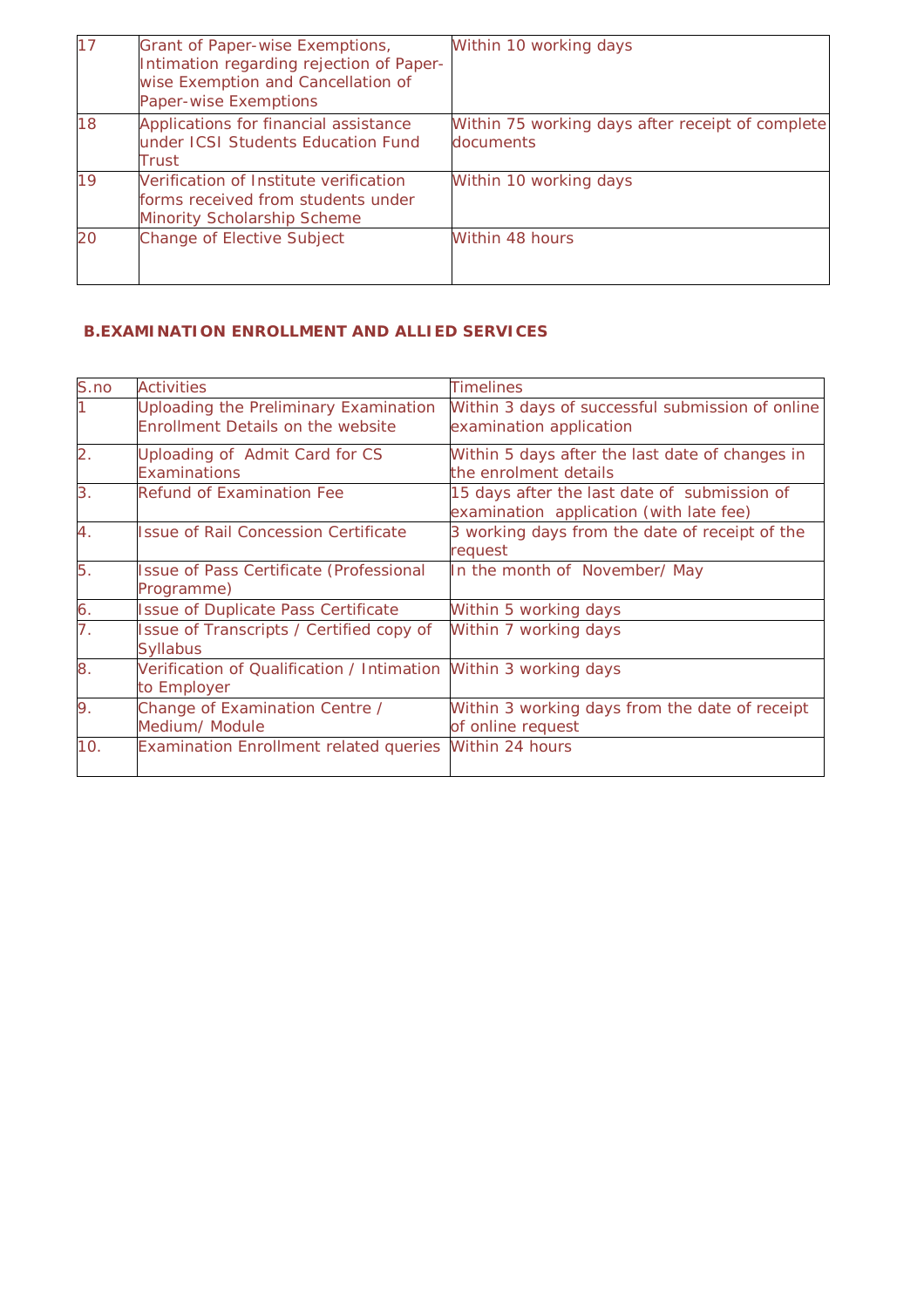### **DIRECTORATE OF EXAMINATION**

| SI.No.         | <b>Activities</b>                             | <b>Timelines</b>                        |
|----------------|-----------------------------------------------|-----------------------------------------|
|                | Announcement inviting application for         | Last week August/February               |
|                | Merit-cum-Means Assistance                    |                                         |
|                | Announcement of list of awardees of           |                                         |
| 2              | Merit-cum- Means Assistance                   | IInd week of January/July               |
| 3              | Announcement of list of awardee for           | Ist week of January/July                |
|                | Merit Scholarships                            |                                         |
| $\overline{4}$ | Hosting of list of prize awards               | Ist week February/August                |
| 5              | Issue of duplicate mark sheet                 | Ten working days after the receipt of   |
|                |                                               | application                             |
| 6              | <b>Issue of Rank Certificate</b>              | Ist week of January/July                |
|                | Response to queries for providing             | 7 working days after the issue of admit |
|                | facility ofscribe (i.e., writer) and/or cards |                                         |
|                | extra time to<br>physically                   |                                         |
|                | challenged/disabled candidates<br>for         |                                         |
|                | writing CS examinations                       |                                         |
| 8              | <b>Verification of Marks</b>                  | Last week of November/May               |
| 9              | Inspection of certified copies of             | Last week of November/May               |
|                | answer books                                  |                                         |
| 10             | Supply/uploading of certified copies of       | Last week of November/May               |
|                | answer books                                  |                                         |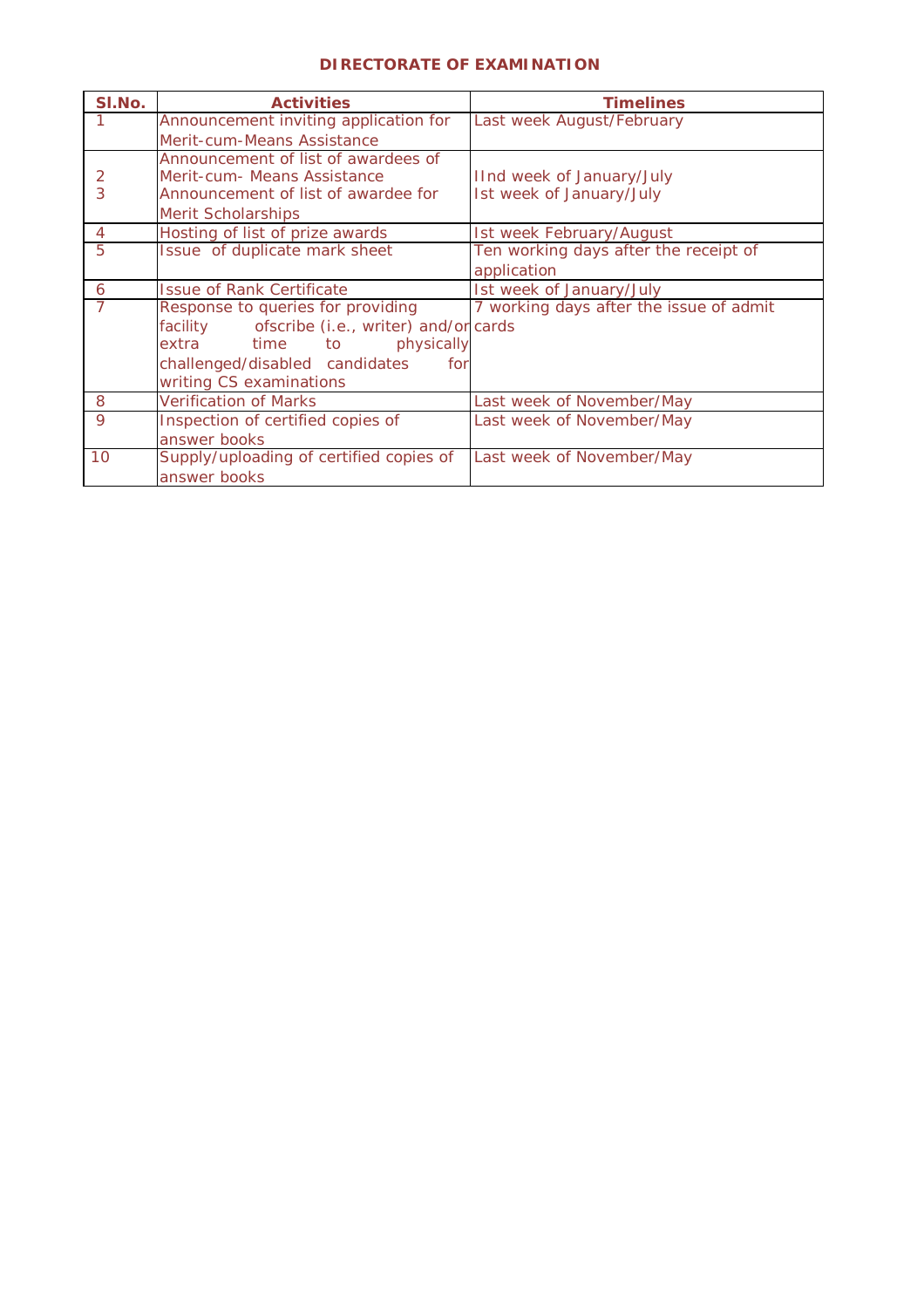#### **DIRECTORATE OF MEMBERSHIP & CSBF**

| SI.No. | <b>Activities</b>                                                    | <b>Timelines</b>                                                                                                          |
|--------|----------------------------------------------------------------------|---------------------------------------------------------------------------------------------------------------------------|
|        | <b>Enrolment as ACS</b>                                              | Within 5 working days from the date of<br>receipt of application from training<br>department, if complete in all respect. |
| 2.     | Issue of Identity Card to Member                                     | Within 10 working days from the date of<br>receipt of photo and admission as Associate                                    |
| 3.     | Enrolment as Fellow Member                                           | Within 6 working days from the date of<br>receipt of complete application                                                 |
| 4.     | <b>Issue of Certificate of Practice</b>                              | Within 5 working days from the date of<br>receipt of complete application                                                 |
| 5.     | Approval of Proprietorship Concern/<br><b>Firm Name</b>              | Within 6 working days from the date of<br>receipt of complete application                                                 |
| 6.     | Renewal of Certificates of Practice                                  | Within 6 working days from the date of<br>receipt of complete application                                                 |
| 7.     | Restoration of Certificate of Practice                               | Within 6 working days from the date of<br>receipt of complete application                                                 |
| 8.     | Cancellation of Certificate of<br>Practice                           | Within 6 working days from the date of<br>receipt of complete application                                                 |
| 9.     | <b>Restoration of Membership</b>                                     | Within 6 working days from the date of<br>receipt of complete application                                                 |
| 10.    | <b>Updation of Additional Qualification</b>                          | Within 2 working days from the date of<br>receipt of complete application                                                 |
| 11.    | Change of Name / Address                                             | Within 2 working days from the date of<br>receipt of complete application                                                 |
| 12.    | Dispatch of spare copies of<br><b>Chartered Secretary to Members</b> | Within 4 working days from the date of<br>receipt of intimation regarding non-receipt                                     |
| 13.    | <b>Admission as CSBF Member</b>                                      | Within 3 working days from the date of<br>receipt of complete application                                                 |
| 14.    | <b>Financial Assistance for Members</b>                              | 5 working days from the date of receipt of<br>application                                                                 |
| 15.    | Admission as Licentiate Member                                       | Within 2 working days from the date of<br>receipt of complete application                                                 |
| 16.    | <b>Issue of Transcript</b>                                           | Within 7 working days from the date of<br>receipt of application                                                          |
| 17.    | <b>Issue of Duplicate Certificate</b>                                | Within 25 working days from the date of<br>receipt of complete application                                                |
| 18.    | Dispatch of membership kit to<br>newly admitted members              | Within 30 working days from the date of<br>allotment of membership number                                                 |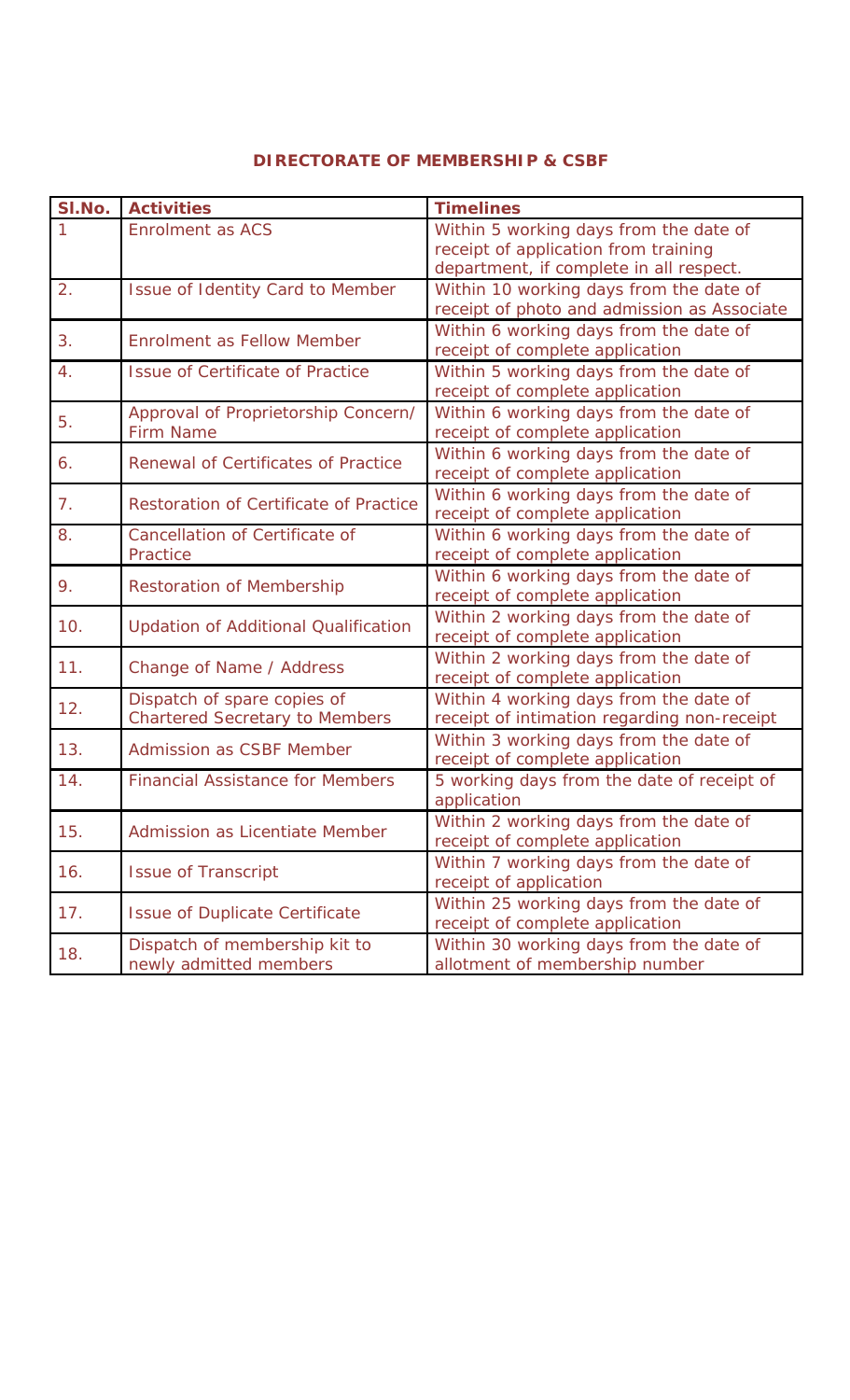# **DIRECTORATE OF TRAINING**

(revised on 05.05.16)

| SL.<br>NO.       | <b>Activities</b>                                                                                                                                                   | <b>Timelines</b>                                                       |
|------------------|---------------------------------------------------------------------------------------------------------------------------------------------------------------------|------------------------------------------------------------------------|
| 1.               | Application for Exemption from<br>training                                                                                                                          | Within three weeks from the date<br>of receipt of complete application |
| 2.               | Registration of Companies / or<br><b>Company Secretaries in Practice</b><br>for imparting Management/<br><b>Apprenticeship Training</b>                             | Within one week from the date of<br>receipt of complete application    |
| 3.               | Pre-sponsorship letters on<br>receiving requests from students /<br>or forwarding Bio-Data to<br><b>Companies/Company Secretaries</b><br>in Practice                | Within a week from the date of<br>receipt of application               |
| $\overline{4}$ . | Issue of Sponsorship letters for<br>training at Companies/Company<br>Secretaries in Practice after receipt<br>of appointment letter/contract<br>from student        | Within ten days from the date of<br>receipt of complete application    |
| 5.               | Updation of Quarterly Reports /<br><b>Project Reports /Training</b><br>Completion Certificate/ No<br>Objection Certificate (in case of<br>Change of Company / PCS ) | Within two weeks from the date of<br>receipt                           |
| 6.               | Issue of Sponsorship letter for 15<br>days specialized training (viz.<br>ROC/SE/OL/RD/MCA etc.)                                                                     | Within a week from the date of<br>receipt of complete application.     |
| 7.               | Processing of ACS applications                                                                                                                                      | Within six days from the date of<br>receipt of complete application    |

### **II. PLACEMENT**

| SI.No.         | <b>Activities</b>                       | <b>Timelines</b>          |
|----------------|-----------------------------------------|---------------------------|
| $\mathbf{1}$ . | to companies<br>Reply                   | regarding Within 24 hours |
|                | registration of companies/posting<br>of |                           |
|                | vacancies on job portal                 |                           |
| 2.             | Registration of Companies               | on Within 48 hours        |
|                | <b>Placement Portal</b>                 |                           |
| 3.             | Posting of vacancies on the Placement   | Within 24 hours           |
|                | portal                                  |                           |
| 4.             | Reply to the members                    | regarding Within 48 hours |
|                | placement related<br>queries<br>on      |                           |
|                | grievance portal                        |                           |